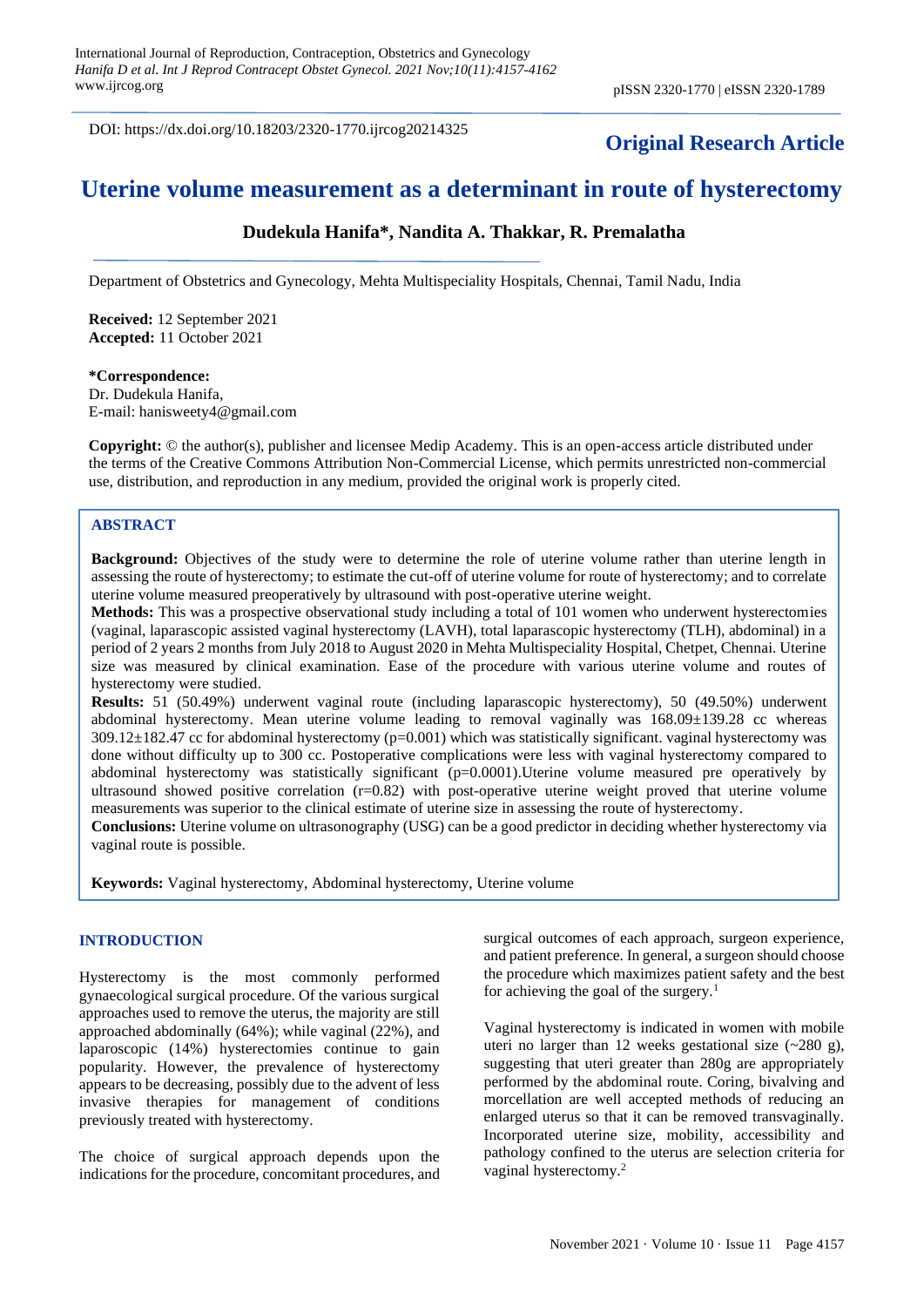### *Uterus volume to weight conversion*

Linear regression analysis was revealed.

## Uterine weight  $(g) = 50.0 + 0.71 \times volume$  (cm<sup>3</sup>)

Here, correlation coefficient is 0.93 and SE is 49.6 g.

There was a close, positive correlation between the estimated uterine volume and actual uterine weight. Uterine volume includes three dimensions of uterus whereas uterine size (in weeks) is based only on fundal height. Three uteri with same fundal height but different volumes, because of different AP diameter and breadth.<sup>3,4</sup> Hence uterine volume is one of the deciding factor for the route of hysterectomy.

Vaginal and laparoscopic procedures are considered "minimally invasive" surgical approaches because they do not require a large abdominal incision and, thus, typically are associated with shortened hospitalization and postoperative recovery times compared with open abdominal hysterectomy. Minimally invasive approaches to hysterectomy should be performed, whenever feasible, based on their well-documented advantages over abdominal hysterectomy. The vaginal approach is preferred among the minimally invasive approaches. Laparoscopic hysterectomy is a preferable alternative to open abdominal hysterectomy for those patients in whom a vaginal hysterectomy is not indicated or feasible. 5

Vaginal hysterectomy is least expensive, least invasive, least morbidity and with most rapid post-operative recovery. Operative time and duration of hospital stay are usually shortest for vaginal hysterectomy. Intraoperative and postoperative complications are more for abdominal hysterectomy. Early ambulation and early regular diet is possible with vaginal hysterectomy. 6

#### *Aim*

Aims and objectives were: to determine the role of uterine volume rather than uterine length in assessing the techniques of hysterectomy; to estimate the cut-off of uterine volume for route of hysterectomy; and to correlate uterine volume measured preoperatively by ultrasound with postoperative uterine weight.

## **METHODS**

A prospective observational study done at Mehta Multispecialty Hospitals, Chennai from July 2018 – August 2020. Pre-operative ultrasound done for 101 patients admitted in the gynaecology ward for various routes of hysterectomy was reviewed. Uterine size was measured by clinical examination. During surgery patients in whom specimen was removed abdominally (TAH) were grouped together and in whom specimen was removed vaginally [vaginal hysterectomy (VH), laparascopic assisted vaginal hysterectomy (LAVH), total laparoscopic hysterectomy (TLH) (specimen removed vaginally/morcellation)] were grouped together. Intraoperatively cases which needed various methods of debulking were noted. Duration of surgery and intra operative complications of various routes of hysterectomy were noted. Weight of specimen was recorded and compared with preoperative ultrasound volume. Ease of the procedure with various uterine volume and routes of hysterectomy were studied.

### *Inclusion criteria*

Indications will be benign disorders like AUB, fibroids, endometriosis, prolapsed uterus, post-menopausal bleeding.

## *Exclusion criteria*

Factors like restricted uterine mobility, and gynaecologic cancer.

#### *Statistical analysis*

Data collected from the study subjects were entered in the master chart using Microsoft excel.

All the data was tabulated in different frequency tables and analyzed. The inferential statistics are done using student't' test for comparing means and Chi square test for comparing proportions. The cut off value will be determine using receiver operating characteristic (ROC) curve. Statistical significance was determined at the 5% level of significance  $(p<0.05)$ .

## **RESULTS**

Total number of patients included in the study was 101.

Out of total 101 women, 51 (50.49%) underwent vaginal route (including laparoscopic hysterectomy), out of which 21 (20.79%) patients underwent vaginal, 20 (19.8%) patients underwent LAVH, 10 (9.9%) underwent TLH (specimen removed vaginally). 50 (49.50%) underwent abdominal hysterectomy.

In this study, parous women had undergone more hysterectomy, 55 women (54%) were para 2, majority of women have no co morbidities 57 (56.4%) (Table 1).

Among 101 patients who had underwent hysterectomy, when there was an increase in uterine size on clinical examination there was a corresponding increase in the mean uterine volume measured on ultrasound (Table 2).

It was found as the breadth of the uterus increases the chances of vaginal hysterectomy significantly decreased and was statistically significant  $(p=0.012)$  (Table 3).

Among 101 patients who had undergone hysterectomy, whenever there was an increase in pre-operative uterine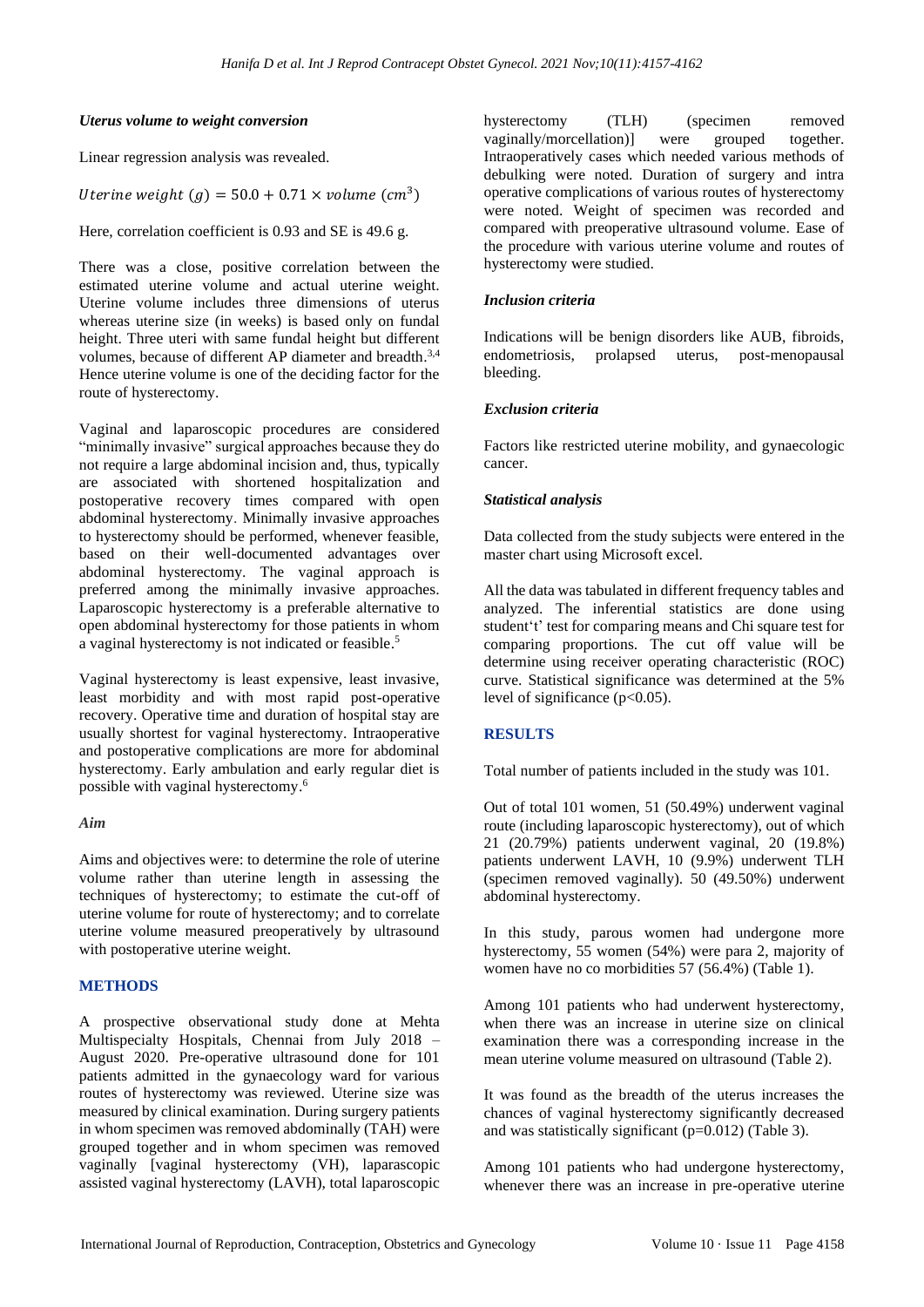volume by ultrasonography (USG), it was associated with a corresponding increase in uterine weight measured post operatively, showing positive a correlation between uterine weight measured postoperatively and pre-operative uterine volume (Figure 1).



#### **Figure 1: Comparison of uterine volume (cc) and uterine weight (grams).** Correlation coefficient, r=0.823; p value=0.001\*

There is a positive correlation between all three parameters – uterine weeks, pre-operative uterine volume and postoperative uterine weight. However, the area under the curve is the greatest for uterine volume indicating that it can be the best predictor in deciding the route of hysterectomy (Figure 2). Uterine volume more than 286 cc indicates that the probability of undergoing an abdominal hysterectomy is high.



#### **Figure 2: ROC curve – comparison of uterine size, uterine volume and uterine weight.**

Abdominal hysterectomy was done with significantly higher mean uterine size of 13.76±4.53 weeks compared to vaginal hysterectomy with uterine size of 8.46±5.54 weeks only (p=0.001). Mean uterine volume leading to removal vaginally was 168.09±139.28 cc whereas  $309.12 \pm 182.47$  cc for abdominal hysterectomy (p=0.001) (Table 4).

Vaginal route is the maximum when the uterine volume ranges from 100-200 cc. Abdominal route was done when uterine volume is >500 cc. Among those with uterine

volume of 300-500 cc a choice of laparoscopically assisted vaginal route or vaginal route with debulking were the options depending upon the patients' preference, operating centre and surgical expertise available in the centre. It was observed that with an increasing uterine volume there was a corresponding increase in the operative time (Table 5).

In this study mean operative time of abdominal route is 65.2 min whereas mean operative time of vaginal route is 54.4 min. Mean operative time in vaginal route is significantly less compared to abdominal route (p=0.001).

Mean hospital stay of abdominal route is 3.38 days whereas mean hospital stay of vaginal route is 2.50 days. Mean hospital stay in vaginal route is significantly less compared to abdominal route (p=0.001).

### **Table 1: Demographic features of total hysterectomies.**

| <b>Baseline characteristics</b>                     | Value (%)          |
|-----------------------------------------------------|--------------------|
| Mean age (in years)                                 | 47.55 $(\pm 7.87)$ |
| <b>Parity</b>                                       |                    |
| Para-1                                              | 33 (32.6)          |
| Para-2                                              | 55 (54)            |
| Para-3                                              | 6(5.9)             |
| Para-4                                              | 6(5.9)             |
| Co morbidities                                      |                    |
| DM                                                  | 6(5.9)             |
| Hypertension                                        | 21(20.7)           |
| HTN+DM                                              | 8(7.9)             |
| Endometriosis                                       | 8(7.9)             |
| CA thyroid                                          | 1(0.99)            |
| N <sub>il</sub>                                     | 57 (56.4)          |
| <b>Previous surgeries</b>                           |                    |
| 1 caesarean section                                 | 16(15.8)           |
| 1 caesarean section $+$ myomectomy                  | 2(1.98)            |
| $1 + \text{caesarea}$ section ovarian<br>cystectomy | 1(0.99)            |
| 2 caesarean sections                                | 15 (14.8)          |
| 2 caesarean section + myomectomy                    | 2(1.98)            |
| 2 caesarean section+ ovarian<br>cystectomy          | 1(0.99)            |
| Appendectomy                                        | 1(0.99)            |
| Ovarian cystectomy                                  | 2(1.98)            |
| Myomectomy                                          | 3(2.97)            |
| Nil                                                 | 58 (57.4)          |

## **Table 2: Comparison of uterine size in weeks and uterine volume (cc).**

| <b>Uterus size</b> | Uterus volume (cc)  |              |  |  |  |
|--------------------|---------------------|--------------|--|--|--|
| (weeks)            | <b>Mean</b> ±SD     | Range        |  |  |  |
| $8-9$              | $101.75 \pm 16.24$  | $70.2 - 140$ |  |  |  |
| $10 - 12$          | $210.87 + 123.74$   | $72 - 642$   |  |  |  |
| $14 - 16$          | $345.24 \pm 113.53$ | 184.2–592    |  |  |  |
| $18 - 24$          | $534.47 \pm 132.4$  | 400-802      |  |  |  |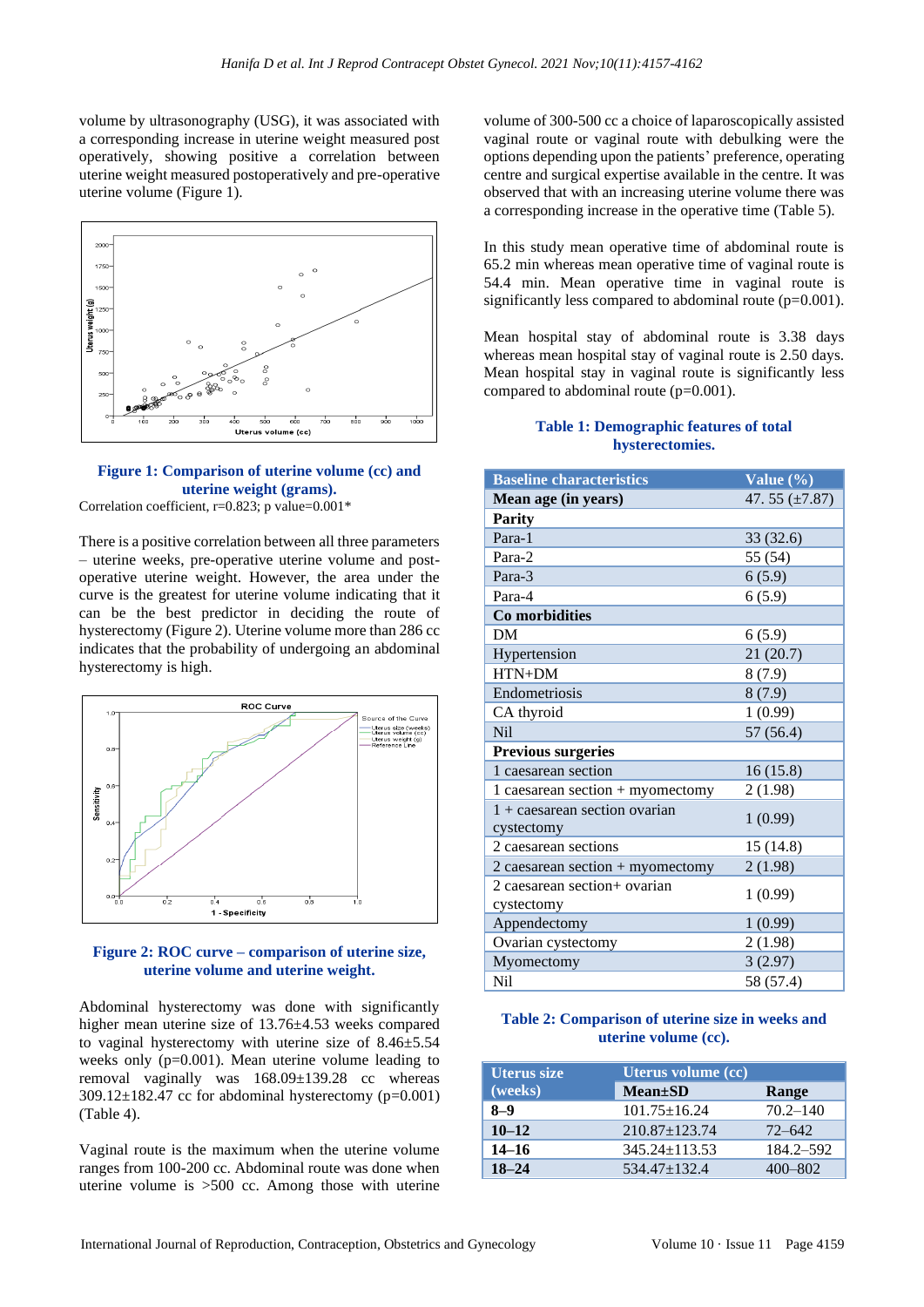In this study, bladder injury was common in the vaginal route (3.9%). Out of the 2 cases, 1 was a case of previous lower segment caesarean section (LSCS) and in the other case the volume of the fibroid was high (582 cc). 1 case of bowel injury occurred in the abdominal hysterectomy group and there were none in the vaginal hysterectomy group. Abdominal route showed more incidence of significant blood loss. However all these complications were not statistically significant ( $p=0.076$ ) (Table 6).

In this study, majority of women who had undergone vaginal route had no complications (66%) compared to women who had undergone abdominal route (34%). wound infection was seen in 2 cases with abdominal route whereas no case was seen in vaginal hysterectomy. But urinary tract infection (UTI) were more common in vaginal route 3 (5.8%) when compared to abdominal route 2 (4%). Overall, except UTI all other complications are significantly more common with abdominal route (p=0.0001) (Table 7).

### **Table 3: Uterine breadth and routes of hysterectomy.**

| <b>Uterine</b> | <b>Hysterectomies</b> |                  |              |                                  |  |
|----------------|-----------------------|------------------|--------------|----------------------------------|--|
| breadth (cm)   | Vaginal               | <b>Abdominal</b> | <b>Total</b> | Statistical significance $(P)^*$ |  |
| $<$ 5          | 21 (67.74)            | 10(32.25)        | 31 (100)     |                                  |  |
| $5 - 10$       | 21(52.5)              | 19(47.5)         | 40 (100)     |                                  |  |
| >10            | 9(30)                 | 21 (70)          | 30(100)      | 0.012                            |  |
| <b>Total</b>   | 51 (49.5)             | 50 (50.49)       | 101(100)     |                                  |  |

### **Table 4: Comparison of size, volume and weight of uterus in both groups.**

|                     | <b>Hysterectomy</b> |                     |                                       |  |
|---------------------|---------------------|---------------------|---------------------------------------|--|
| Characteristic      | <b>Vaginal</b>      | Abdominal           | <b>Statistical significance (P)</b> * |  |
| Uterus size (weeks) | $8.46 + 5.54$       | $13.76 + 4.53$      | $0.001*$                              |  |
| Uterus volume (cc)  | $168.09 + 139.28$   | $309.12 \pm 182.47$ | $0.001*$                              |  |
| Uterus weight $(g)$ | $230.92 + 223.81$   | $426.39+396.69$     | $0.003*$                              |  |

\*Independent student t test

## **Table 5: Relationship between uterine volume and routes of hysterectomy, duration of surgery and debulking procedures.**

| Uterine volume (cc)           | 100-200    | <b>201-300</b> | 301-400   | 410-500   | $>500$     |
|-------------------------------|------------|----------------|-----------|-----------|------------|
| Total no. of patients $(\% )$ | 32(31.6)   | 11 (10.89)     | 17(16.83) | 8 (7.92)  | 13 (12.87) |
| <b>Hysterectomy</b>           |            |                |           |           |            |
| Vaginal route $(\%)$          | 22(68.75)  | 8 (72.7)       | 5(29.4)   | 1(12.5)   | 2(15.3)    |
| Abdominal route (%)           | 10 (31.25) | 3(27.27)       | 12(70.5)  | 7(87.5)   | 11(84.6)   |
| Time of surgery (min)         | $45 - 55$  | $50 - 65$      | $55 - 75$ | $60 - 85$ | 70-85      |
| <b>Debulking</b>              |            | 4              |           |           |            |

## **Table 6: Comparison of intra-operative complications among abdominal and vaginal hysterectomies.**

|                               | <b>Hysterectomy</b> |               |                  |               |                                      |  |
|-------------------------------|---------------------|---------------|------------------|---------------|--------------------------------------|--|
| Intra operative complications | <b>Vaginal</b>      |               | <b>Abdominal</b> |               | <b>Statistical significance (P)*</b> |  |
|                               | Count               | $\frac{0}{0}$ | Count            | $\frac{6}{9}$ |                                      |  |
| Nil                           | 46                  | 55.4          | 37               | 44.6          |                                      |  |
| Bladder injury                |                     | 66.7          |                  | 33.3          | 0.076                                |  |
| Significant blood loss        |                     | 21.4          |                  | 78.6          |                                      |  |
| Bowel injury                  |                     | 0.0           |                  | 100           |                                      |  |

#### **Table 7: Comparison of post-operative complications among abdominal and vaginal hysterectomy.**

|                                     | <b>Hysterectomy</b> |               |                  |               |                                  |
|-------------------------------------|---------------------|---------------|------------------|---------------|----------------------------------|
| <b>Post-operative complications</b> | <b>Vaginal</b>      |               | <b>Abdominal</b> |               | Statistical significance $(P)^*$ |
|                                     | Count               | $\frac{6}{6}$ | Count            | $\frac{0}{0}$ |                                  |
| N <sub>il</sub>                     |                     | 66            | 18               | 34            | $0.0001\,$                       |
| Febrile morbidity                   |                     | 29.4          |                  | 70.6          |                                  |

Continued.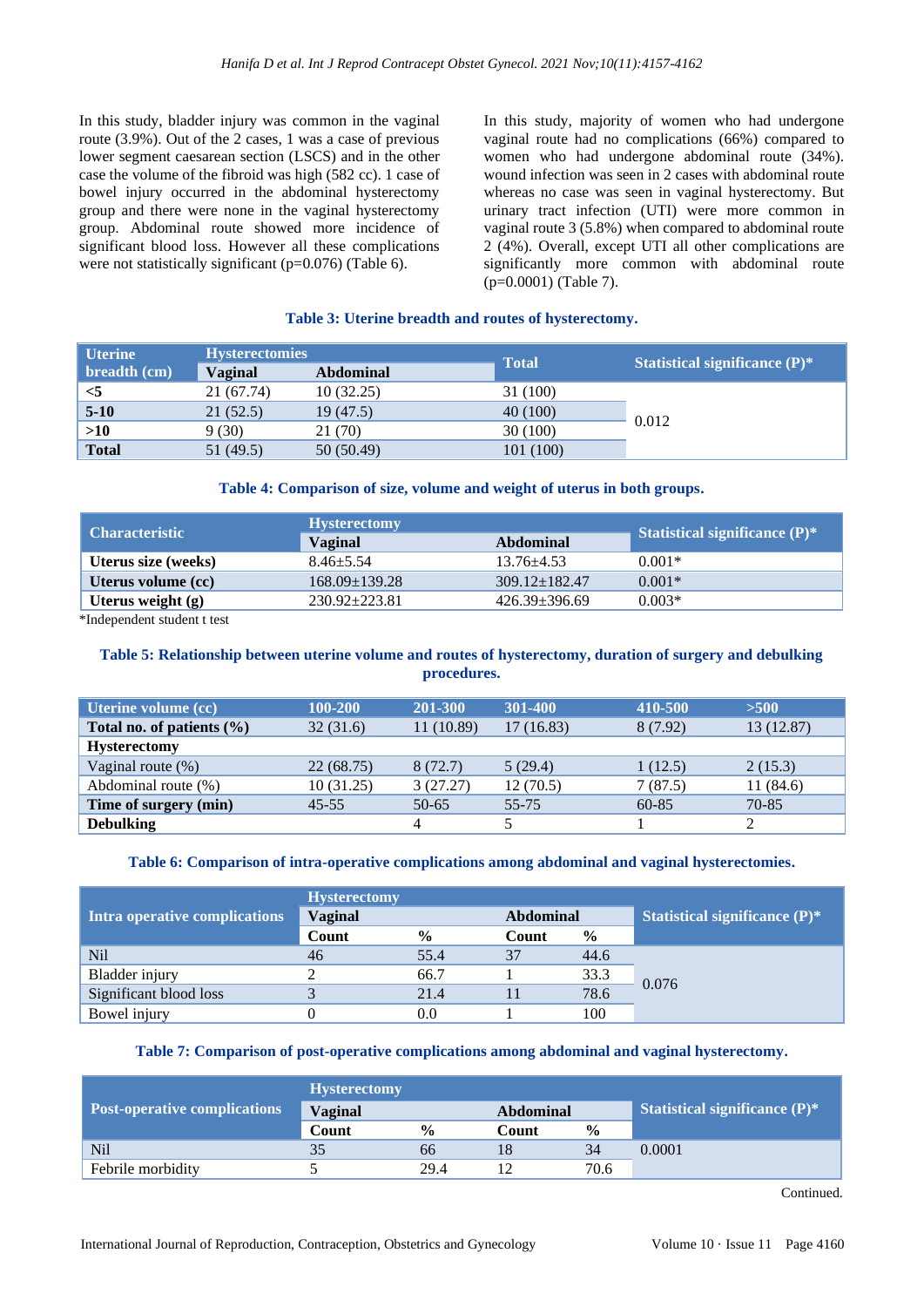|                                     | <b>Hysterectomy</b> |               |                  |               |                                  |  |
|-------------------------------------|---------------------|---------------|------------------|---------------|----------------------------------|--|
| <b>Post-operative complications</b> | <b>Vaginal</b>      |               | <b>Abdominal</b> |               | Statistical significance $(P)^*$ |  |
|                                     | Count               | $\frac{6}{9}$ | Count            | $\frac{6}{9}$ |                                  |  |
| <b>UTI</b>                          |                     | 60            |                  | 40            |                                  |  |
| <b>Blood</b> transfusion            |                     | 33            | 16               | 66.7          |                                  |  |
| Wound infection                     |                     | 0.0           |                  | 100           |                                  |  |
| Total                               |                     | 50.5          | 50               | 49.5          |                                  |  |

\*Chi-square test

## **DISCUSSION**

Hysterectomy is the most common gynaecological procedure and it is vital to make an evidence based decision to choose an appropriate technique.

In this study maximum number of patients underwent hysterectomy was in the age group 46–50 years (29.7%). The mean age was 47.55 years. This correlates with other studies - Wong et al, Hwang et al, the mean age was 49 years, and 45 years respectively.<sup>6,7</sup>

In the study conducted by Seth, 3 cases had a uterine volume >500 cc, out of which one case failed vaginally. In present study, out of 13 cases which had a uterine volume >500 cc, 2 cases was done vaginally, of which one case was LAVH. Other 11 cases, were directly taken up for abdominal hysterectomy. In study conducted by Seth, uterine volume up to 400cc no difficulties were encountered for vaginal hysterectomy. For volume >400 cc, debulking was required in all cases as well as greater skill of the surgeon. Vaginal hysterectomy failed in 4 cases with uterine volume 500-700 cc. It was observed that vaginal hysterectomy was done without difficulty up to 300 cc and with debulking and laparascopic assistance up to 400 cc. with uterine volume >500 cc, surgeons preferred abdominal route rather than vaginal route. So, it was concluded that up to 300 cc of uterine volume, vaginal route should be preferred route and uterine volume >300 cc, expertise and pelvic factor play a major role in determining the route.

When the uterine breadth was less than 5 cm, vaginal hysterectomy was easier to perform. When the breadth of the uterus increases, retrieval of the specimen through the vaginal route might be difficult and might require debulking. Uterine breadth can be used as a reliable tool to predict if the specimen can be removed vaginally without any difficulty or to anticipate the need for any debulking methods during surgery.

In this study, overall uterine weight is more in abdominal route than vaginal route. Similar observation was seen in the study done by Wong et al (Table 8).<sup>6</sup>

In this study uterine weight measured post operatively correlated with the uterine volume measured on USG. This can also be compared with other studies done by Kung et al showed a positive correlation between pre operatively measured uterine volume and post-operative uterine weight.<sup>6</sup>

Mean operative time  $(54.4 \pm 4.54)$  in minutes and hospital stay (2.50±0.69) in days was less with vaginal hysterectomy when compared to abdominal hysterectomy which was statistically significant  $(p=0.001)$ . This was also similar to other studies done by Chen et al and Mehta et al (Table 9). $10,11$ 

## **Table 8: Comparison of mean uterine weight with other studies.**

|                                       | <b>Abdominal</b>     |                     | <b>Vaginal</b>       |                     | <b>Overall</b>       |                     |
|---------------------------------------|----------------------|---------------------|----------------------|---------------------|----------------------|---------------------|
| <b>Parameters</b>                     | <b>Present study</b> | Wong et al<br>study | <b>Present study</b> | Wong et al<br>study | <b>Present study</b> | Wong et al<br>study |
| Uterine weight<br>in mean $\pm SD(g)$ | $426.39 + 396.69$    | $449 + 386.7$       | $230.92 + 223.8$     | $164 \pm 109.5$     | $337.4 + 342.18$     | $312 + 313.8$       |
| $>280$ g $(\%)$                       | 58                   | 62.3                |                      | 11.2                | 39                   | 38.6                |

#### **Table 9: Operative time and hospital stay in both groups.**

|                                     | <b>Abdominal</b>     |                     |                      | Vaginal                 |                     |                      |  |
|-------------------------------------|----------------------|---------------------|----------------------|-------------------------|---------------------|----------------------|--|
| <b>Parameters</b>                   | <b>Present study</b> | Chen et al<br>study | Mehta et al<br>study | <b>Present</b><br>study | Chen et al<br>study | Mehta et al<br>study |  |
| <b>Mean operative</b><br>time (min) | $65.2 \pm 10.24$     | $95.6 \pm 15.9$     | $77.6 + 12.92$       | $54.4 + 4.54$           | $65.2 + 10.6$       | $69.8 \pm 14.06$     |  |
| <b>Hospital stay</b><br>(days)      | $3.38 \pm 0.73$      | $6.3 + 1.5$         | >4                   | $2.50\pm0.69$           | $4.5 + 0.5$         | $\leq$ 4             |  |